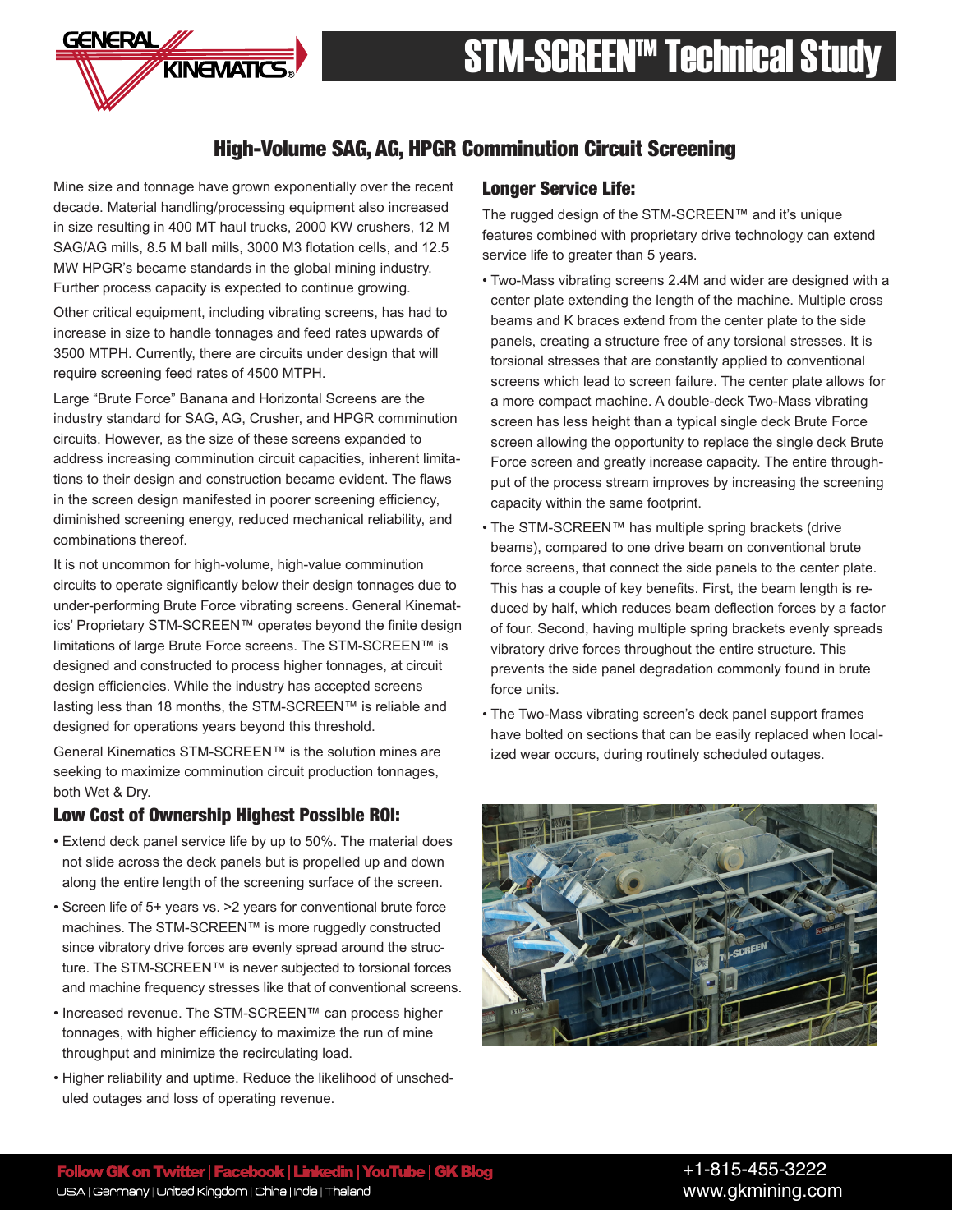Lower stress, longer life. The STM-SCREEN™ utilizes GK's proprietary Two-Mass low-stress vibratory drive technology that features an exciter mass with eccentric vibratory motors connected to the screen trough mass by a network of coiled springs.

- The spring network amplifies the force from the exciter to the screen mass, so the required HP is 3 to 4 times less than a conventional screen as they are directly attached to the screen mass.
- Two-Mass vibrating screens operate sub resonant to the machine's natural frequency with low eccentric force vibratory motors. The STM-SCREEN™ goes from idle, through sub frequencies to full operation, and back to idle very smoothly. It does so without sending significant dynamic forces into the support structure or causing stresses to the machine structure itself. Conversely, conventional screens require very large eccentric forces and operate past the natural frequency of the screen

structure. Large eccentric forces tend to linger on the frequencies as the screens go from idle to full operation and back to idle. This subjects the screen to severe stresses and results in high dynamic forces impacting the screen's support structure.

- The STM-SERIES® designs are customizable.
	- Special attention can be focused on high material impact areas to protect loading zone surfaces from wear and damage.
	- Wetted surfaces in the lower structures can be lined with rubber to withstand abrasive slurry streams.
	- For corrosive conditions, there is a wide array of coating options and choice of steel alloys to select from to best address specific objectives and process conditions.



In the graphs above, the Red Line is the "SAG Mill Total Feed", the Light Blue Line is the "Screen Deck Stroke", the Light Green Line is the "Recirculation Load". Notice in the left slide above, the Screen Deck Stroke (Light Blue Line) remains constant while the SAG Mill Total Feed (Red Line) to the STM Screen greatly varies. Notice in the right slide above, the Screen Deck Stroke (Light Blue Line) remains constant as the SAG Mill Total Feed (Red Line) to the STM Screen nearly doubles approaching circuit design capacity. The right slide also shows the Recirculation Load (Light Green Line) proportionally increases with the SAG Mill Total Feed (Red Line) indicating that screening efficiency is constant as SAG Mill Total Feed nearly doubles

- A STM-SCREEN™ can replace a Brute Force screen and provide up to a 40% Increase in circuit capacity.
- Two-Mass vibrating screens are modifiable to accommodate higher tonnages and deeper material bed depths.
	- Masses can be made heavier; motor HP increased, and more springs added to the spring network to ensure that material is consistently stratified along the length of the screening surface at the constant design stroke amplitude.
		- Machine stroke is maintained under full load to sustain designed material stratification and screen efficiency. Whereas the stroke of Brute Force screens is dampened as the material load is increased and screening efficiency is negatively affected.
- The STM-SCREEN™ typically retains material 3-4 times that of Brute Force screens in order to achieve higher screening efficiency. Brute Force screens accelerate material to thin the bed depth, limit material weight on the screen, and retain the material for only 8-12 seconds.
	- For wet screening applications, the STM-SCREEN™ has significant de-watering advantages. Typically, the water spray is limited to the first 2/3rds of the screen length leaving just the final 1/3rd for de-watering. With greater material retention time on the STM-SCREEN™, there is a corresponding increase in de-watering, allowing more excess water to be removed.

#### GKM19V1\_0620

# Higher Capacity, Higher Efficiency: